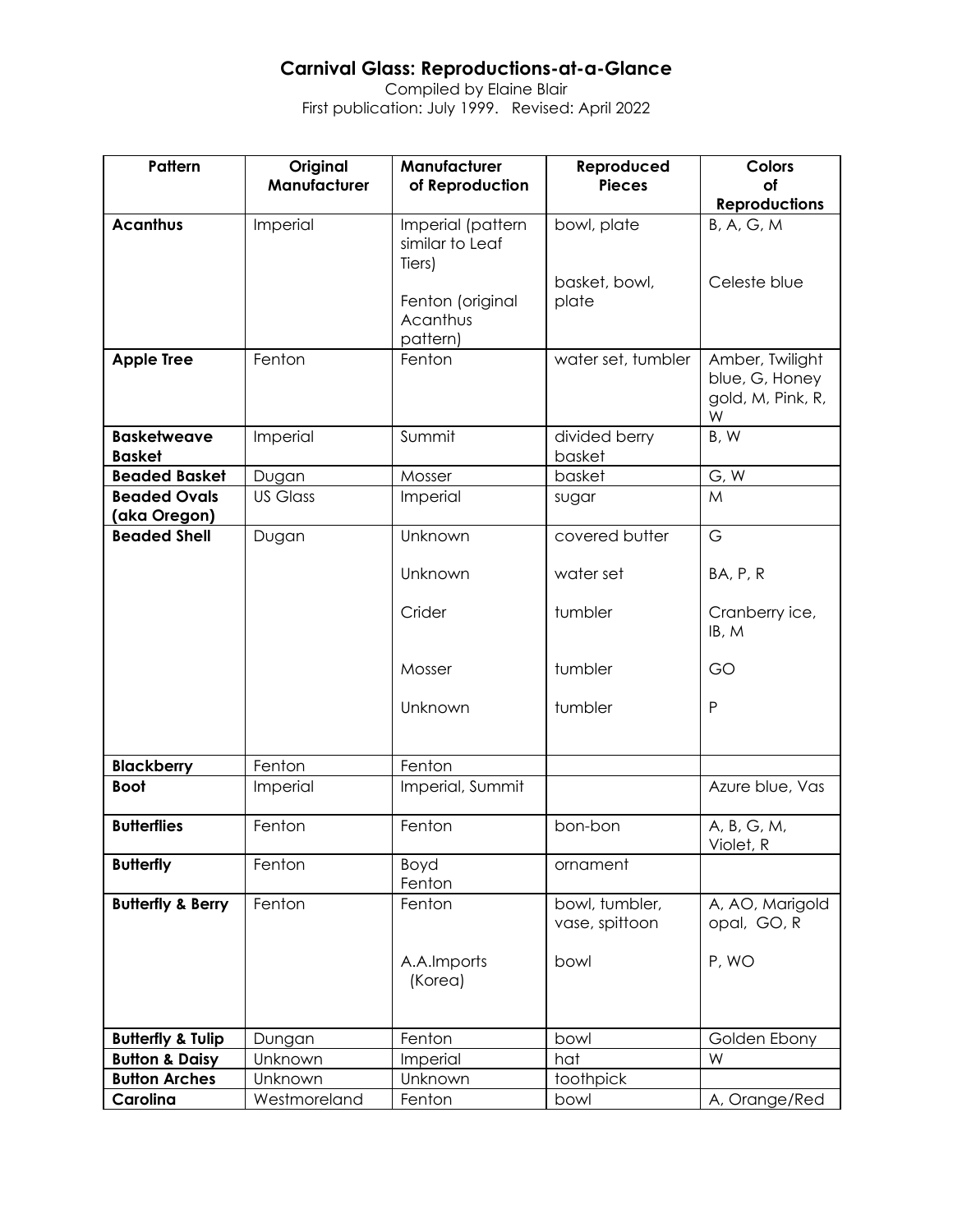| Pattern                               | Original<br>Manufacturer | Manufacturer<br>of Reproduction                                   | Reproduced<br><b>Pieces</b>                    | <b>Colors</b><br>of                                                            |
|---------------------------------------|--------------------------|-------------------------------------------------------------------|------------------------------------------------|--------------------------------------------------------------------------------|
|                                       |                          |                                                                   |                                                | <b>Reproductions</b>                                                           |
| Dogwood                               |                          |                                                                   |                                                |                                                                                |
| <b>Chatelaine</b>                     | Imperial                 | <b>Terry Crider</b>                                               | tumbler                                        | W, M                                                                           |
| Checkerboard                          | Westmoreland             | Westmoreland /<br>Levay,<br>Summit (with<br>Westmoreland<br>mark) | water set, table<br>set, tumbler, juice<br>set | A, B, BO,<br>Honey, IB,<br>Green, Lime<br>Green, P, R,<br>Vas, W               |
| Cherry                                | Dugan                    | Fenton                                                            | bowl, plate                                    | A                                                                              |
| Cherry (aka<br><b>Hanging Cherry)</b> | Millersburg              | Fenton                                                            | sugar, creamer                                 |                                                                                |
| <b>Cherry &amp; Cable</b>             | Northwood                | Westmoreland<br>Mosser                                            | covered<br>sugar/cracker jar<br>miniature      | A, BA, B, IB,<br>Lime, P,<br>Turquoise, R<br>A, G                              |
|                                       |                          |                                                                   | punch/table/berr<br>y sets,                    |                                                                                |
| <b>Cherry Chain</b>                   | Fenton                   | Fenton                                                            | bowl, plate, bon-<br>bon.                      | A, AO, BA, R                                                                   |
| <b>Christ</b>                         | <b>Brockwitz</b>         | Fenne (old with<br>cold-applied<br>iridescence)                   | Candlestick                                    | M                                                                              |
| <b>Christmas</b><br>Compote           | Dugan                    | Fenton/David<br>Richardson                                        | compote                                        | GO, Topaz, R                                                                   |
| Chrysanthemum                         | Imperial                 | Imperial<br>Summit (with IG                                       | chop plate                                     | Azure blue, M<br>(Rubigold), Pink,<br>Smoke<br>(Peacock), W<br>A, Cobalt blue, |
|                                       |                          | mark)                                                             |                                                | Emerald green,<br>Orange, Ultra<br>Blue, Vas                                   |
| Concave                               | Northwood                | <b>Terry Crider</b>                                               | tumbler                                        | W                                                                              |
| <b>Diamond</b>                        |                          | Unknown                                                           | tumbler                                        | Lavender                                                                       |
| <b>Corn Vase</b>                      | Northwood                | Imperial                                                          | vase                                           | Aurora Jewels.                                                                 |
|                                       |                          | Fenton                                                            | vase (HOACGA<br>souvenir)                      | B, R, W                                                                        |
|                                       |                          | Smith                                                             | vase                                           | W                                                                              |
| Corn Vase,<br><b>Fancy Husk</b>       | Dugan                    | L.G. Wright                                                       | vase                                           | non-iridized<br>opal colors                                                    |
| <b>Cosmos &amp; Cane</b>              | <b>US Glass</b>          | Imperial                                                          | vase                                           | ${\sf R}$                                                                      |
| <b>Covered Hen</b>                    | Sowerby                  | Numerous<br>companies,<br>include. Fenton                         |                                                |                                                                                |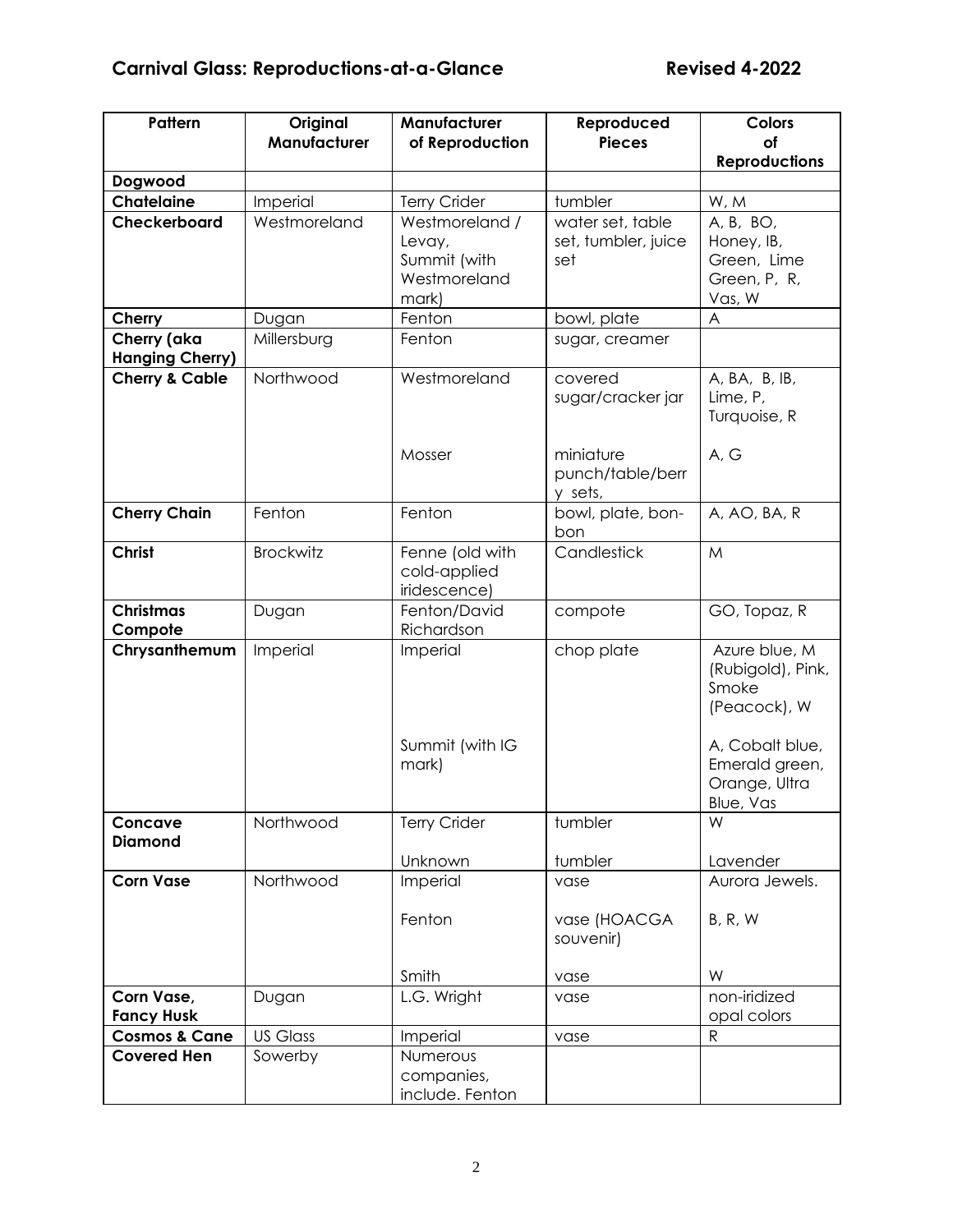| Pattern                                | Original<br>Manufacturer | Manufacturer<br>of Reproduction | Reproduced<br><b>Pieces</b> | <b>Colors</b><br>of        |
|----------------------------------------|--------------------------|---------------------------------|-----------------------------|----------------------------|
|                                        |                          |                                 |                             | <b>Reproductions</b>       |
|                                        |                          | Westmoreland,                   |                             |                            |
|                                        |                          | and Indiana                     |                             |                            |
| Covered Hen,<br>Tiny                   | Imperial                 | Imperial<br>Smith               |                             | W                          |
| <b>Covered Swan</b>                    | English                  |                                 |                             |                            |
| <b>Dahlia</b>                          | Dugan                    | LG Wright                       | pitcher (old mold)          | IB, P, W                   |
|                                        |                          |                                 | tumbler (new                |                            |
|                                        |                          |                                 | mold)                       | R, GO                      |
|                                        |                          |                                 |                             |                            |
|                                        |                          | Mosser                          |                             | BO, GO, R, G, P,           |
|                                        |                          |                                 |                             | W. M, Pink, Teal           |
|                                        |                          | <b>Terry Crider</b>             | tumbler                     |                            |
|                                        |                          |                                 |                             |                            |
| Daisy (Basket)                         | Imperial                 | Imperial                        | vase                        | Amber                      |
|                                        |                          |                                 |                             |                            |
|                                        |                          |                                 | basket                      | Amber, Azure,<br>Helios, M |
|                                        |                          |                                 |                             | (Rubigold),                |
|                                        |                          |                                 |                             | Smoke                      |
|                                        |                          |                                 |                             | (Peacock)                  |
| <b>Daisy Wreath</b>                    | Westmoreland             | Westmoreland                    | plate                       | Pastel amethyst<br>opal    |
| <b>Diamond &amp; Rib</b>               | Fenton                   | Fenton                          | vase                        | $\mathsf{R}$               |
| <b>Diamond Lace</b>                    | Imperial                 | Imperial                        | rose bowl                   | G, Pink, Sunset            |
|                                        |                          |                                 |                             | Ruby R                     |
|                                        |                          | Smith                           | bowl                        | B (6-07), R, W             |
|                                        |                          |                                 | chop plate                  | W                          |
| <b>Diamond Point</b>                   | Fenton                   | Fenton                          | vase                        | A                          |
| <b>Columns</b>                         |                          |                                 |                             |                            |
| <b>Dogwood Spray</b><br><b>Drapery</b> | Dugan<br>Northwood       | Fenton<br>Fenton                | Bowl<br>rose bowl           | <b>Black</b>               |
| Elk                                    | Millersburg              | Fenton                          | paperweight                 | $\mathsf{R}$               |
|                                        |                          | St. Clair                       |                             |                            |
| Eyecup                                 | Unknown                  |                                 |                             | B                          |
| <b>Fancy Flowers</b>                   | Imperial                 | Imperial                        | bowl (pedestal<br>footed)   | M, Smoke                   |
| <b>Fantail</b>                         | Fenton                   | Fenton                          | bowl                        |                            |
| Farmyard                               | Dugan                    | <b>MIMI</b>                     | bowl<br>plate               | A, B, R                    |
|                                        |                          |                                 |                             |                            |
|                                        |                          | Fenton for                      | bowls, plates,              | A, R                       |
|                                        |                          | Singleton Bailey                | cuspidors, rose<br>bowls    |                            |
|                                        |                          |                                 |                             |                            |
|                                        |                          |                                 |                             |                            |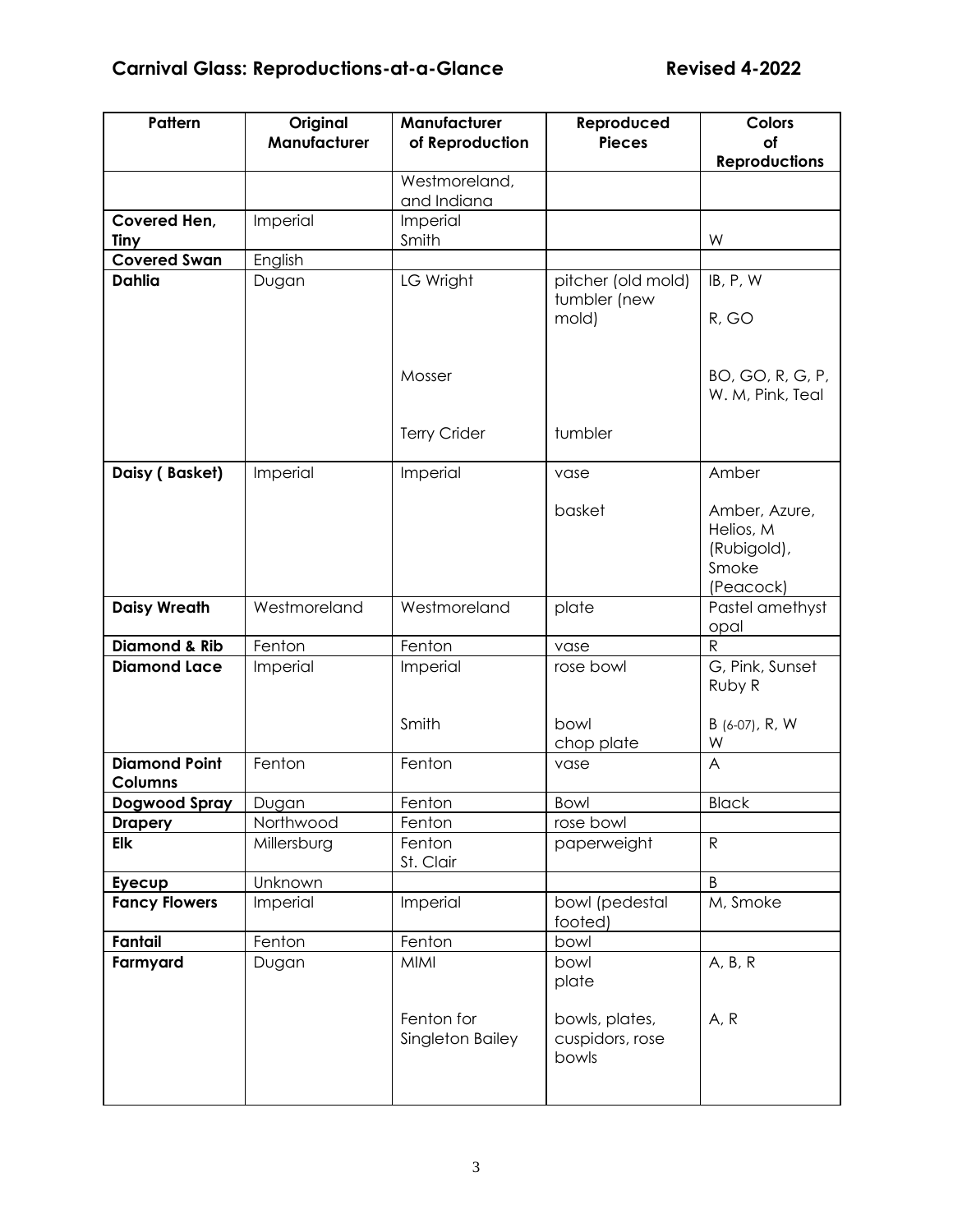| Pattern                                                | Original<br>Manufacturer | Manufacturer<br>of Reproduction                                                               | Reproduced<br><b>Pieces</b>                                                                                      | <b>Colors</b><br>of<br><b>Reproductions</b>                                                                               |
|--------------------------------------------------------|--------------------------|-----------------------------------------------------------------------------------------------|------------------------------------------------------------------------------------------------------------------|---------------------------------------------------------------------------------------------------------------------------|
| Fashion                                                | Imperial                 | Smith                                                                                         | toothpick (not<br>made in old)                                                                                   | B                                                                                                                         |
| <b>Fenton's Flowers</b><br>(confused<br>w/Orange Tree) | Fenton                   | Fenton                                                                                        | rose bowl                                                                                                        | A, M                                                                                                                      |
| <b>Fieldflower</b>                                     | Imperial                 | Imperial                                                                                      | water set, milk<br>pitcher                                                                                       | Sunset Ruby (R<br>and Amberina)                                                                                           |
|                                                        |                          | Imperial/Levay                                                                                |                                                                                                                  | IB                                                                                                                        |
|                                                        |                          | Unknown                                                                                       | tumbler                                                                                                          | A                                                                                                                         |
|                                                        |                          | Summit                                                                                        | water set                                                                                                        | A, Bermuda<br>Blue, B,<br>BA(Black Pearl),<br>GO (6-07) M, P,<br>R(amberina-<br>look), Vas<br>(may have<br>Imperial mark) |
| <b>File</b>                                            | Imperial                 | <b>Terry Crider</b>                                                                           | tumbler                                                                                                          | W                                                                                                                         |
| File & Fan                                             | Westmoreland             |                                                                                               | miniature punch<br>set made from<br>old compote<br>mold                                                          |                                                                                                                           |
| <b>Fine Rib</b>                                        | Fenton                   | Fenton                                                                                        | vase                                                                                                             | $\mathsf{R}$                                                                                                              |
| <b>Finecut &amp; Roses</b>                             | Northwood                | Fenton Mistaken<br>for Fine Cut &<br>Roses. Has grapes<br>instead of roses.<br>Made for Levay | rose bowl                                                                                                        | Dark carnival, R                                                                                                          |
| Fisherman's<br>Mug                                     | Dugan                    | Fenton                                                                                        | souvenir for<br>PNWCGC                                                                                           | IB, M, PO                                                                                                                 |
| <b>Floral &amp; Grape</b>                              | Dugan<br>Fenton          | Westmoreland/L.<br>G. Wright                                                                  | tumbler                                                                                                          | $\overline{A}$                                                                                                            |
| Flute #1                                               | Imperial                 | Westmoreland/<br>Levay                                                                        | tumbler                                                                                                          | P                                                                                                                         |
| Four-Seventy-<br>Four                                  | Imperial                 | Imperial (pattern<br>#678 easily<br>confused with<br>474)                                     | water set,<br>compote, vase<br>mug (not made in<br>old), vase,<br>covered box, salt<br>& pepper, sugar<br>shaker | B, M, Pink,<br>Smoke, R                                                                                                   |
|                                                        |                          | Fenton                                                                                        | Vase                                                                                                             | A, R                                                                                                                      |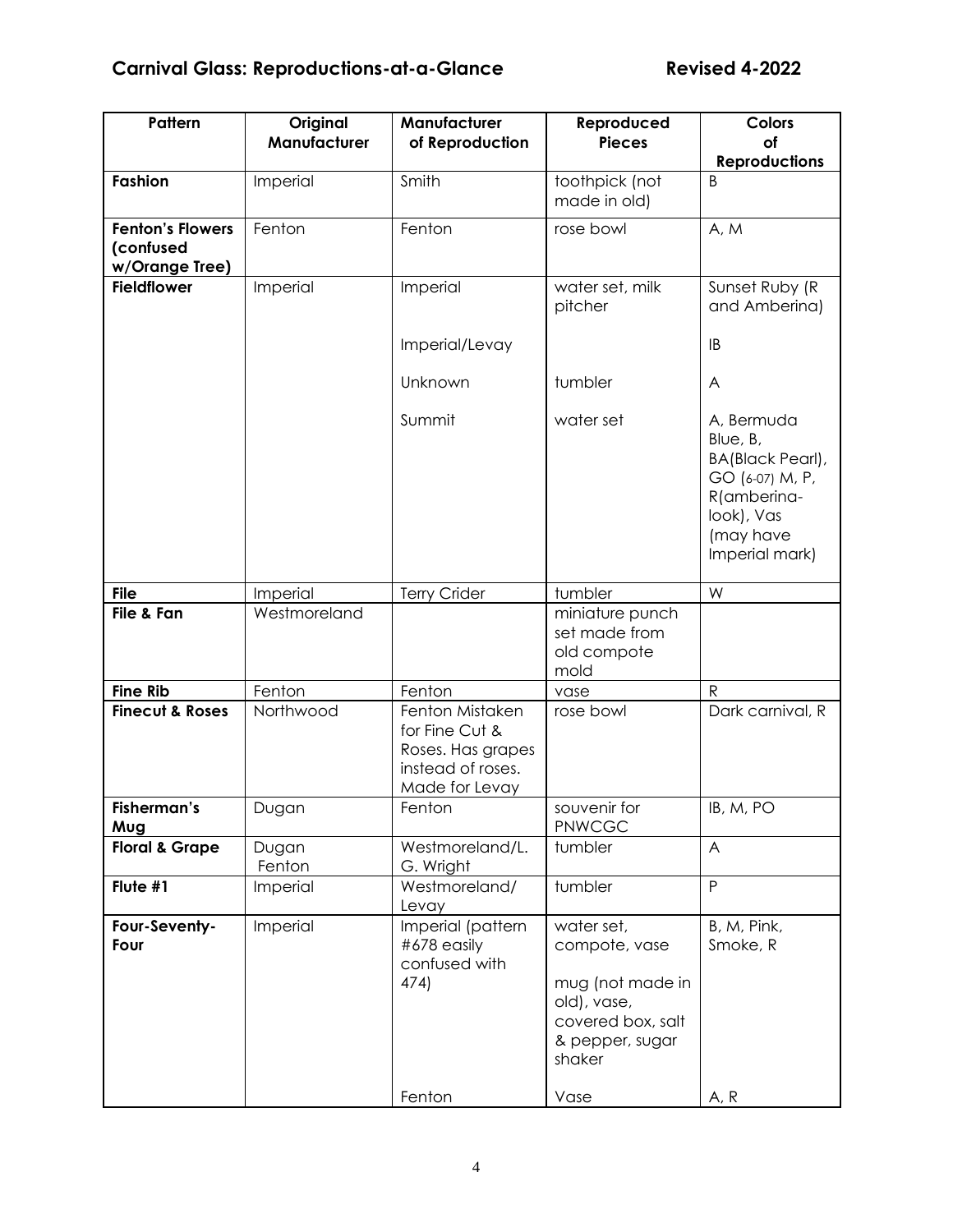| Pattern                     | Original<br>Manufacturer      | Manufacturer<br>of Reproduction                      | Reproduced<br><b>Pieces</b>                                              | <b>Colors</b><br>of                                 |
|-----------------------------|-------------------------------|------------------------------------------------------|--------------------------------------------------------------------------|-----------------------------------------------------|
|                             |                               |                                                      |                                                                          | <b>Reproductions</b>                                |
| 49er                        |                               | Crider                                               | tumbler                                                                  | Amber                                               |
| <b>Frolicking Bears</b>     | <b>US Glass</b>               | Fenton                                               | spittoon, celery<br>(souvenir for<br>ICGA)                               | Plum opal, R                                        |
| <b>Frosted Block</b>        | Imperial                      | Imperial                                             | bowl, vase                                                               | Pink                                                |
| <b>Fruit Lustre</b>         | <b>Federal Glass</b><br>#1914 | Unknown                                              | Tumbler<br>water set                                                     | M                                                   |
| <b>Fruits &amp; Flowers</b> | Northwood                     | Unknown<br>Fenton                                    | stemmed bon-<br>bon<br>bon-bon                                           | P, Vas<br>Reverse<br>amberina                       |
|                             |                               | L.G. Wright                                          | chop plate                                                               | BA                                                  |
| God & Home                  | Dugan                         | Mosser                                               | Miniature water<br>set & table set<br>(Encore souvenir)                  | B                                                   |
|                             |                               | Westmoreland/L.<br>G. Wright and<br>Levay            | water set<br>mug (not made in                                            | A, G, IB, IG, R<br>teal/aqua                        |
|                             |                               |                                                      | old) (souvenir<br>ACGA)<br>Plate, rose bowl,<br>bowl                     | w/frosted panes<br><b>AO</b><br><b>Butterscotch</b> |
| <b>Good Luck</b>            | Northwood                     | Westmoreland/<br>Levay                               | Bowl, plate                                                              |                                                     |
|                             |                               | Korea or Taiwan<br>$\left( \dot{\mathbf{s}} \right)$ | bowl                                                                     | B, G, M                                             |
|                             |                               | Fenton                                               | bowl, plate                                                              | A                                                   |
|                             |                               | Fenton                                               | bowl, water set,<br>hatpin holder,<br>mini-mugs<br>(HOACGA<br>souvenirs) | $\mathsf{R}$                                        |
|                             |                               | Singleton<br><b>Bailey/Fenton</b>                    | bowl, chop plate                                                         | G                                                   |
|                             |                               | Levay                                                | plate, bowl, rose<br>bowl                                                | AO<br><b>Butterscotch</b>                           |
| <b>Gothic Arches</b>        | Imperial                      | Imperial                                             | vase                                                                     | IB, Yellow                                          |
| <b>Grape &amp; Cable</b>    | Northwood<br>Fenton           | Mosser                                               | Butterdish,<br><b>Banana bowl</b>                                        | Amber, B, IB, M                                     |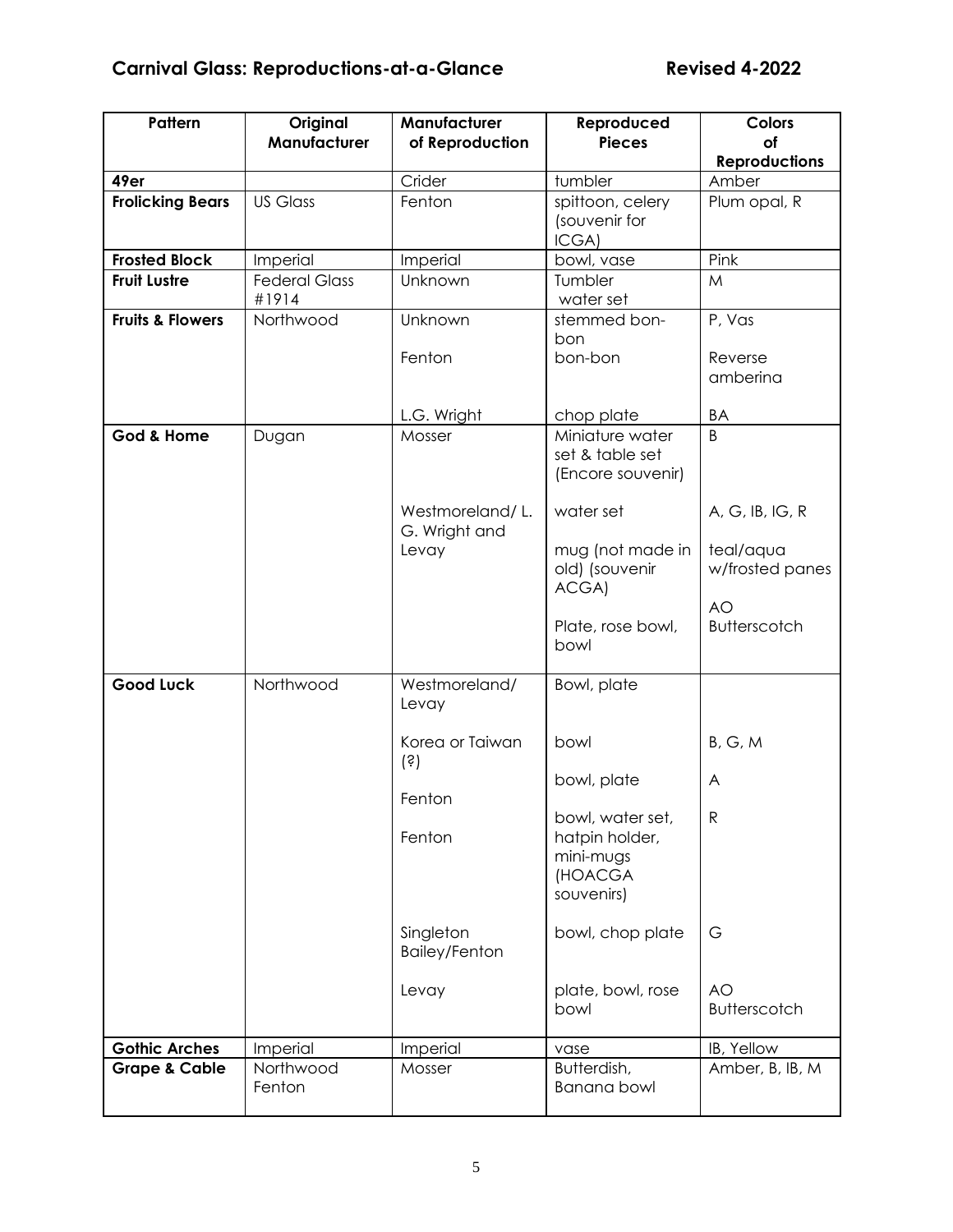# **Carnival Glass: Reproductions-at-a-Glance Revised 4-2022**

| Pattern                            | Original<br>Manufacturer | Manufacturer<br>of Reproduction | Reproduced<br><b>Pieces</b>                                                                     | <b>Colors</b><br>of                                      |
|------------------------------------|--------------------------|---------------------------------|-------------------------------------------------------------------------------------------------|----------------------------------------------------------|
|                                    |                          |                                 |                                                                                                 | <b>Reproductions</b>                                     |
| <b>Grape and</b><br>Cable (cont'd) |                          |                                 | Water set                                                                                       | Amberina, BA,<br>M, P                                    |
|                                    |                          | Italian                         | tumbler                                                                                         | M, W                                                     |
|                                    |                          | Fenton                          | Lamp (souvenir<br>HOACGA)                                                                       | $\mathsf{R}$                                             |
|                                    |                          | Fenton                          | bowl, spittoon,<br>punch set                                                                    | A, B, R, W                                               |
|                                    |                          |                                 | cracker jar                                                                                     | Pink                                                     |
|                                    |                          | Smith                           | Humidor<br>(Presznick)                                                                          | M (?), P                                                 |
|                                    |                          | St. Clair                       | tumbler                                                                                         | A, B, M(?), R, W                                         |
|                                    |                          | Unknown (Made                   | tumbler                                                                                         | Cobalt                                                   |
|                                    |                          | in China paper<br>label)        | hatpin holder                                                                                   |                                                          |
|                                    |                          | Wetzel                          | lamp                                                                                            | Amber, Cobalt<br>blue, Ice blue,<br>Ultra blue,<br>Green |
|                                    |                          | Unknown                         |                                                                                                 | G, P                                                     |
|                                    |                          | Wright                          | bowl                                                                                            |                                                          |
|                                    |                          | Mosser                          | cracker jar,<br>banana<br>bowllarge &<br>small                                                  | Cobalt, IB, P (6-<br>07)                                 |
|                                    |                          | Italian                         | tumbler                                                                                         | M, W                                                     |
|                                    |                          | Fenton                          | cracker jar<br>tobacco jar                                                                      | Pink<br>Spruce green                                     |
|                                    |                          | Mosser                          | tumbler, spooner,<br>creamer, cracker<br>jar, butter,<br>tumbler, cracker<br>jar, water pitcher | B                                                        |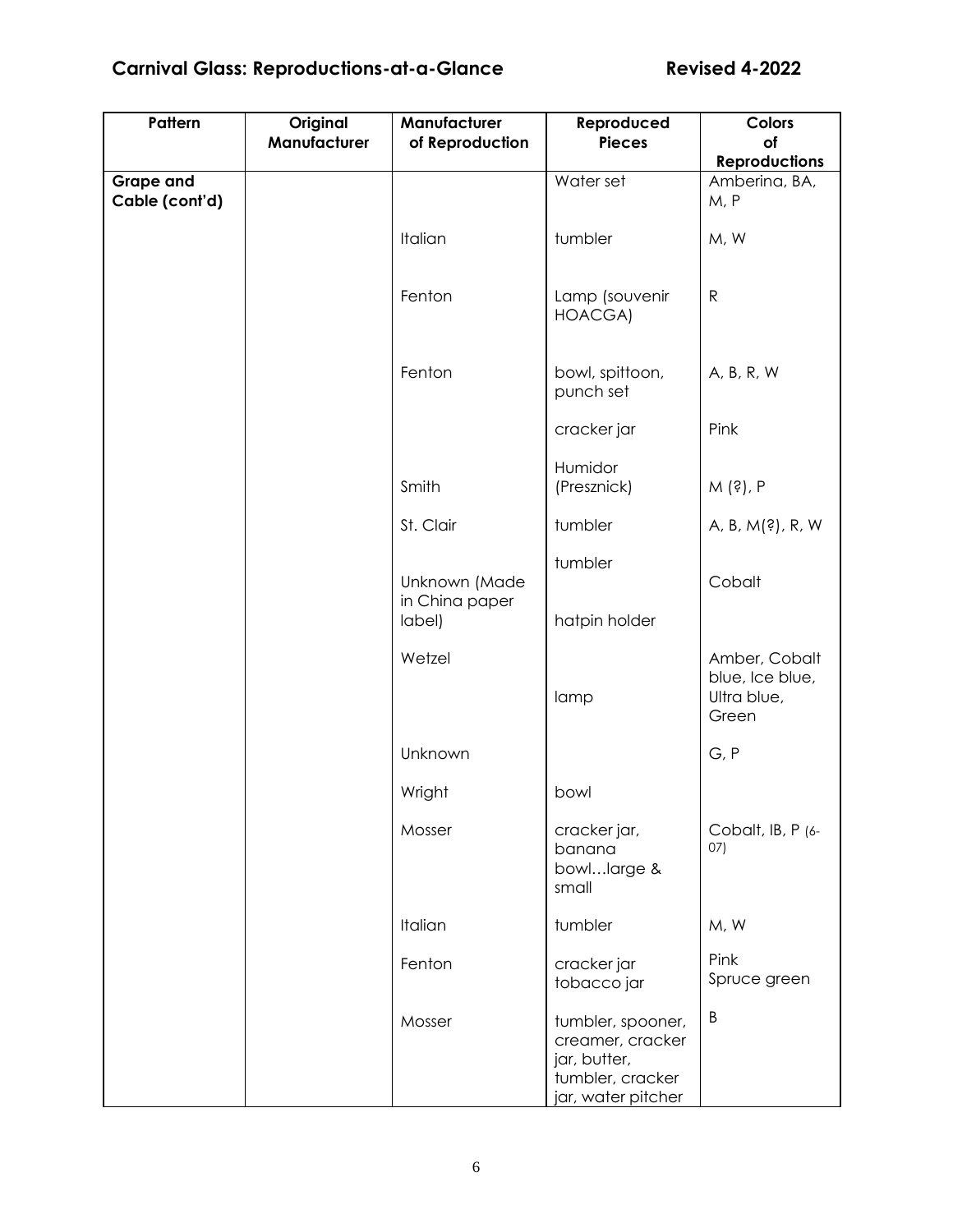| Pattern                               | Original<br>Manufacturer | Manufacturer<br>of Reproduction   | Reproduced<br><b>Pieces</b>         | <b>Colors</b><br>of                                                      |
|---------------------------------------|--------------------------|-----------------------------------|-------------------------------------|--------------------------------------------------------------------------|
|                                       |                          |                                   |                                     | <b>Reproductions</b>                                                     |
| <b>Grape Delight</b>                  | Dugan                    | L.G. Wright,                      | nut bowl, rose                      | Amber, A, G, IB,                                                         |
|                                       |                          | Mosser                            | bowl (watch out<br>for fake N mark) | IG, M                                                                    |
| Grapevine<br>Lattice                  | Dugan                    | L. G. Wright                      | water set                           | $\overline{A}$                                                           |
| <b>Hanging Cherry</b><br>(aka Cherry) | Millersburg              | Fenton                            | creamer/sugar                       |                                                                          |
| <b>Harvest Flower</b>                 | Dugan                    | Unknown                           | tumbler                             | BO, P, W                                                                 |
| <b>Hattie</b>                         | Imperial                 | Imperial                          | bowl, banana<br>bowl                | Aurora Jewels,<br>Pink, White,<br>Cobalt                                 |
|                                       |                          | Smith                             | Ŝ                                   | Light blue, Pink,<br>W                                                   |
| <b>Heart &amp; Vine</b>               | Fenton                   | Fenton                            | Bowl                                | $P(6-07)$                                                                |
| <b>Hearts &amp; Flowers</b>           | Northwood                | Fenton                            | bowl                                | A, R                                                                     |
| <b>Heavy Grape</b>                    | Imperial                 | Fenton                            | bowl                                | A, R                                                                     |
|                                       |                          | Imperial                          | water set                           | P                                                                        |
|                                       |                          | Smith                             | bowl                                | Lt. Blue/Aqua;<br>Lt.<br>Amethyst/Lav.;<br>P                             |
|                                       |                          |                                   | chop plate                          | Ice Blue, Purple                                                         |
| <b>Heavy Iris</b>                     | Dugan                    | Westmoreland /<br>LG Wright       | water set                           | P, R                                                                     |
|                                       |                          | Gibson                            | handled basket<br>(not make in old) | B, R, P                                                                  |
|                                       |                          | Gibson                            | tumbler, water set                  | Aqua, B, BO, G,<br>P, R, Roseline,<br>Lavender Opal,<br><b>Blue Slag</b> |
|                                       |                          | Fenton/Singleton<br><b>Bailey</b> | vase                                | B, P, Vas Opal, R                                                        |
|                                       |                          | Fenton                            | water set                           | Forest/Spruce<br>Green                                                   |
| <b>Heron Mug</b>                      | Dugan                    | Westmoreland                      | mug                                 | W                                                                        |
| <b>Hobnail</b>                        | Millersburg              | Imperial/Levay                    | Ice tea set                         | M, P, Rubigold                                                           |
|                                       |                          | Fenton/Levay                      | Juice set                           | Vas Opal,                                                                |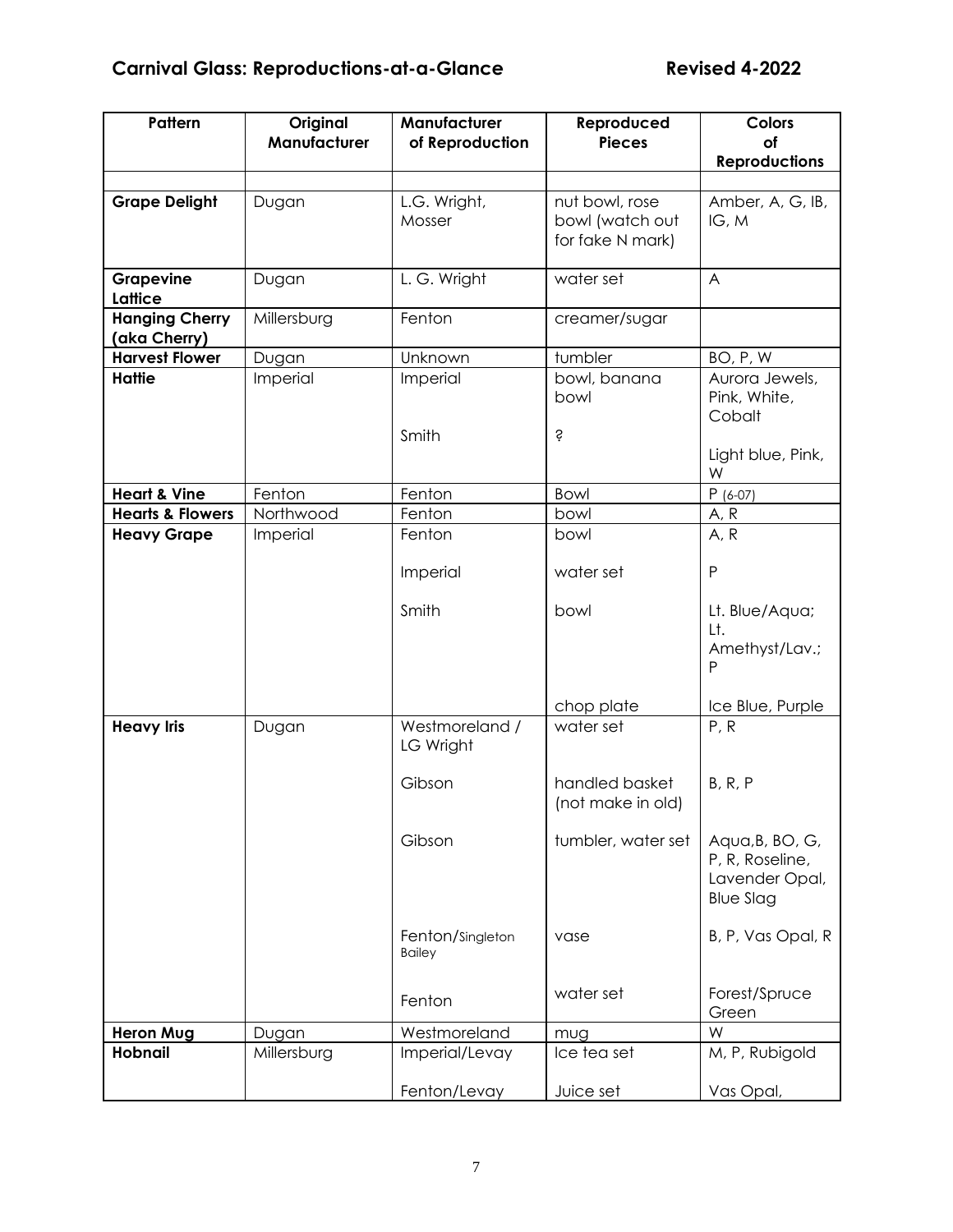| Pattern                                          | Original<br>Manufacturer  | Manufacturer<br>of Reproduction | Reproduced<br><b>Pieces</b>                           | <b>Colors</b><br>οf                                                                                                             |
|--------------------------------------------------|---------------------------|---------------------------------|-------------------------------------------------------|---------------------------------------------------------------------------------------------------------------------------------|
|                                                  |                           |                                 |                                                       | <b>Reproductions</b>                                                                                                            |
|                                                  |                           |                                 |                                                       | <b>Canary Yellow</b>                                                                                                            |
|                                                  |                           | Fenton                          | tumbler                                               | B, BO,<br>Cranberry ice, P                                                                                                      |
| <b>Hobnail Swirl</b><br>(aka Swirled<br>Hobnail) | Millersburg               | Fenton                          | rose bowl                                             | B                                                                                                                               |
| Hobstar                                          | Imperial                  | Imperial                        | covered milk jar,<br>cookie jar                       | M, Smoke                                                                                                                        |
| Hobstar (cont'd)                                 |                           | Smith                           | table set,<br>punch set, cookie<br>jar                |                                                                                                                                 |
| <b>Holly</b>                                     | Fenton                    | Fenton                          | bowl                                                  | A Sea mist<br>green                                                                                                             |
|                                                  |                           | Fenton                          | plate (F. Fenton's 85th<br>birthday<br>commemorative) | Ruby Marigold                                                                                                                   |
|                                                  |                           | Summit                          | (toothpick – not<br>make in old)                      | B                                                                                                                               |
| Homestead                                        | Imperial                  | Imperial                        | plate                                                 | Amber, Azure<br>blue, M<br>(Rubigold),<br>Pink, Smoke<br>(Peacock), W                                                           |
|                                                  |                           | Summit (with IG<br>mark)        | plate                                                 | Amber, A,<br>Cobalt blue,<br>Emerald green,<br>Orange,<br>Sapphire blue<br>(turquoise), Red<br>slag, Ultra blue,<br>Vaseline, W |
| <b>Imperial Grape</b>                            | Imperial                  | Imperial<br>Summit<br>Wetzel    | wide range<br>shapes                                  | wide range<br>colors                                                                                                            |
|                                                  |                           | Mosser                          | tumbler                                               | P                                                                                                                               |
| <b>Inverted Fan &amp;</b><br><b>Feather</b>      | Dugan (Feather<br>Scroll) | St. Clair and<br>others         | tumbler                                               | A, Amber,<br>Amberina, B, IB,<br>M, R, W                                                                                        |
|                                                  |                           |                                 | covered sugar                                         | A, B, IB, M, W                                                                                                                  |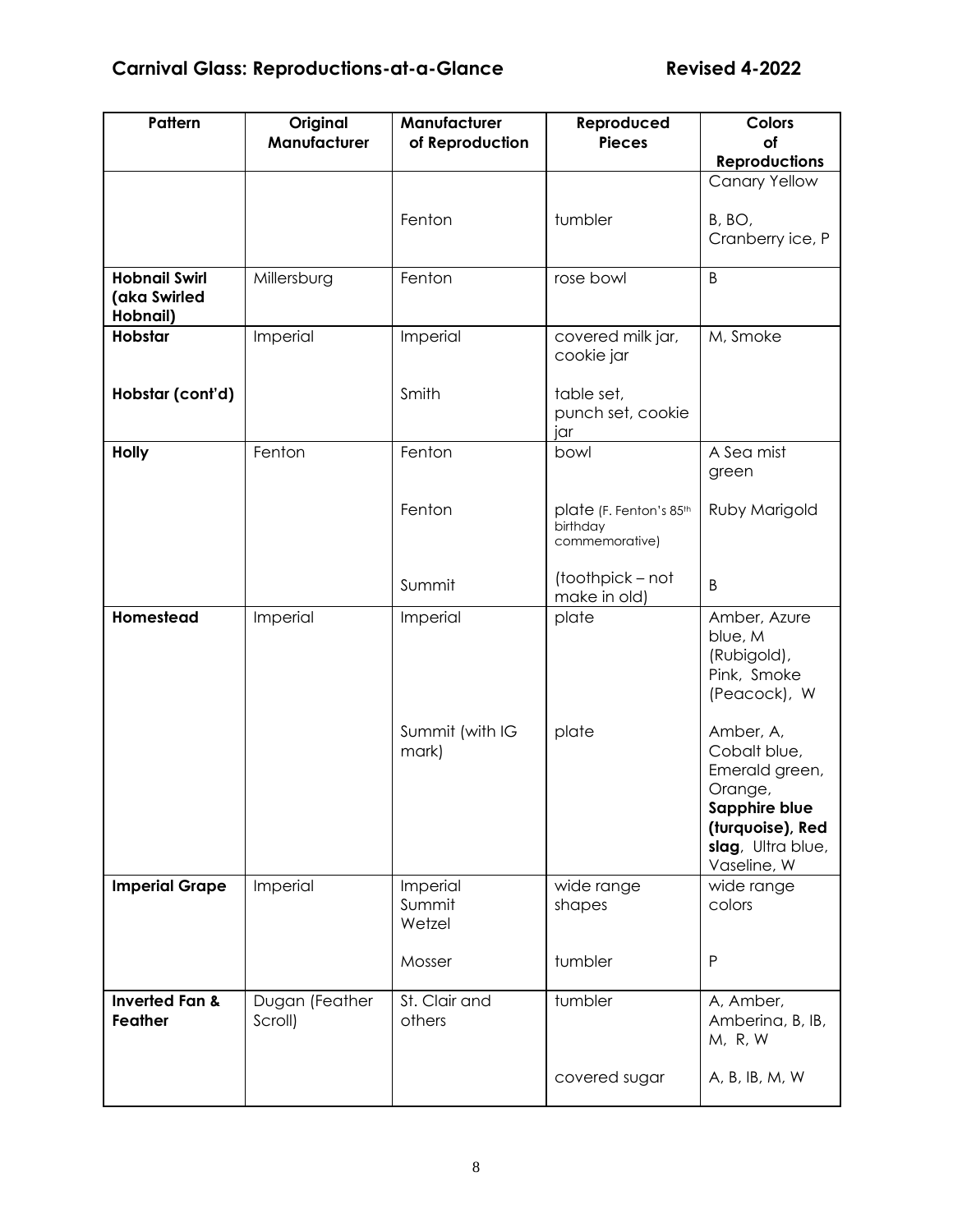| Pattern                                       | Original<br>Manufacturer                        | Manufacturer<br>of Reproduction | Reproduced<br><b>Pieces</b>                                                                                              | <b>Colors</b><br>of                                                     |
|-----------------------------------------------|-------------------------------------------------|---------------------------------|--------------------------------------------------------------------------------------------------------------------------|-------------------------------------------------------------------------|
|                                               |                                                 |                                 |                                                                                                                          | <b>Reproductions</b>                                                    |
| <b>Inverted Fan &amp;</b><br>Feather (cont'd) |                                                 |                                 | toothpick                                                                                                                | B, G, IB, M, R, W                                                       |
| <b>Inverted Feather</b>                       | Cambridge                                       | <b>Terry Crider</b>             | tumbler                                                                                                                  | W                                                                       |
|                                               |                                                 | $(s)$ M                         | tumbler                                                                                                                  | IB                                                                      |
| Inverted<br><b>Strawberry</b>                 | Cambridge                                       | Westmoreland/<br>Guernsey       | basket (not made<br>in old), tumbler                                                                                     | A, B, G, R                                                              |
|                                               |                                                 | Guernsey                        | water set<br>tumbler                                                                                                     | Sapphire blue,<br>cobalt, P                                             |
|                                               |                                                 | Crider, Hansen<br>Fenton        | rose bowl,<br>spittoon(?)                                                                                                | IB                                                                      |
|                                               |                                                 | <b>Bennett</b>                  | tumbler                                                                                                                  | P                                                                       |
| <b>Inverted Thistle</b>                       | Cambridge                                       | LG Wright<br>Mosser             | water set, table<br>set                                                                                                  | IB, GO, Pink                                                            |
|                                               |                                                 | Crider                          | tumbler                                                                                                                  | Cranberry ice,<br>M, Pink<br>w/marigold<br>band                         |
|                                               |                                                 | Unknown                         | tumbler                                                                                                                  | Pale Pink, Aqua,<br>Light Green                                         |
| <b>Jesus and Maria</b><br><b>Candlesticks</b> | Fenne (not to be<br>confused with<br>Brockwitz) | Unknown                         | Candlesticks                                                                                                             | Mold clear<br>crystal are<br>being "cold"<br>iridizedvery<br>pale irid. |
| Kangaroo                                      | Crown Crystal                                   | Unknown                         | Master berry bowl<br>(similar to original<br>molds, but not<br>exact repro);<br>some with<br>number and<br>some without) | Amber, Pale<br>blue, Clear, M,<br>Pink                                  |
| Kingfisher                                    | Crown Crystal                                   | Unknown                         | Bowls (small)                                                                                                            | A, Pale blue, M,<br>Pink                                                |
| <b>Kittens</b>                                | Fenton                                          | Fenton /Encore                  | basket, berry set<br>(neither were                                                                                       | Cobalt blue                                                             |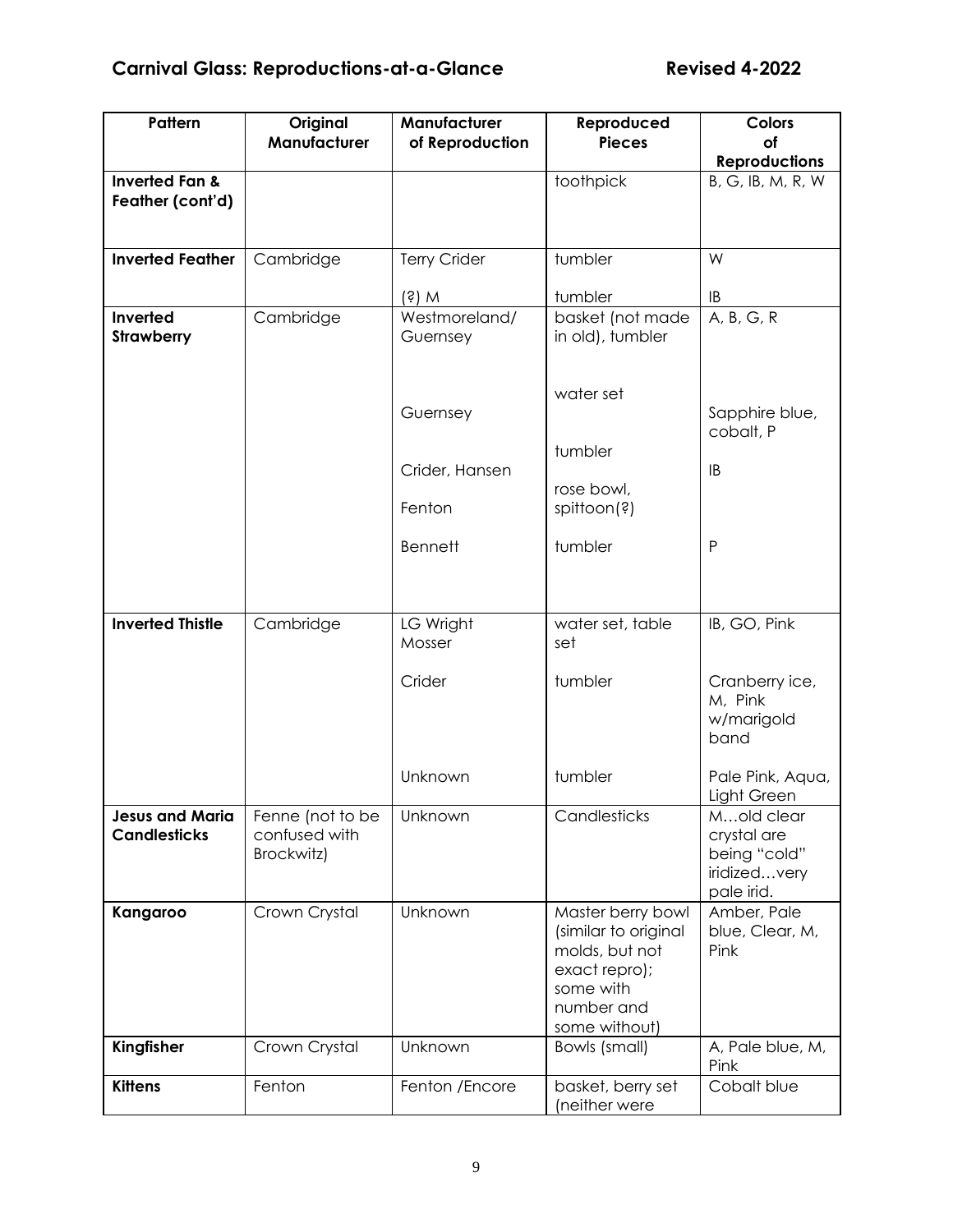| Pattern                                                                    | Original<br>Manufacturer | Manufacturer<br>of Reproduction    | Reproduced<br><b>Pieces</b>                                        | Colors<br>οf                                                                                                                                                                        |
|----------------------------------------------------------------------------|--------------------------|------------------------------------|--------------------------------------------------------------------|-------------------------------------------------------------------------------------------------------------------------------------------------------------------------------------|
|                                                                            |                          |                                    |                                                                    | <b>Reproductions</b>                                                                                                                                                                |
| Kittens (cont'd)                                                           |                          |                                    | made in old)<br>(Encore souvenir)                                  |                                                                                                                                                                                     |
| <b>Lacy Dewdrop</b>                                                        | Unknown                  | Unknown                            | Covered<br>compote                                                 | W                                                                                                                                                                                   |
| <b>Lattice and</b>                                                         | Dugan                    | Unknown                            | bowl                                                               | M, R, V                                                                                                                                                                             |
| <b>Daisy</b>                                                               |                          |                                    | chop plate                                                         | $\mathsf{R}$                                                                                                                                                                        |
| <b>Leaf Chain</b>                                                          | Fenton                   | Fenton                             | Bowl                                                               | R, A                                                                                                                                                                                |
| <b>Leaf Tiers</b>                                                          | Fenton                   | Imperial                           | bowl, plate<br>(similar, but not<br>exact pattern)                 | B, A, G, M                                                                                                                                                                          |
|                                                                            |                          | Fenton                             | footed berry bowl                                                  | A                                                                                                                                                                                   |
| <b>Lined Lattice</b>                                                       | Dugan                    | Unknown                            | vase                                                               | A                                                                                                                                                                                   |
| Lions                                                                      | Fenton                   | Fenton                             | bowl                                                               | G, M                                                                                                                                                                                |
| Lions (cont'd)                                                             |                          |                                    | plates, card tray<br>(ICGA souvenir)                               | A (some hand-<br>painted 1-of-a-<br>kind)                                                                                                                                           |
| Loganberry                                                                 | Imperial                 | Imperial                           | vase                                                               | Amber, A, Light<br>blue, Helios<br>green, IB<br>(Horizon Blue),<br>IG (Meadow<br>green), M<br>(Rubigold), Milk<br>glass with both<br>M and Smoke,<br>Smoke<br>(Peacock),<br>Pink, W |
| Loop with<br><b>Stippled Panels</b><br>(aka Texas or<br><b>Texas Loop)</b> | <b>US Glass</b>          | Degenhart                          | Cream and Sugar                                                    | B                                                                                                                                                                                   |
| Louisa                                                                     | Westmoreland             | Jeanette<br>(Floragold<br>pattern) | candy dish, plate<br>(not made in old:<br>cup/saucer,<br>water set | M                                                                                                                                                                                   |
| Lustre<br>Rose/Open<br>Rose                                                | Imperial                 | Imperial<br>Summit                 | wide range of<br>shapes<br>tumbler<br>Water set                    | Amber, Helios,<br>G, M, Pink,<br>Smoke<br>(Peacock), R,<br>W<br>Cobalt B, Vas. &                                                                                                    |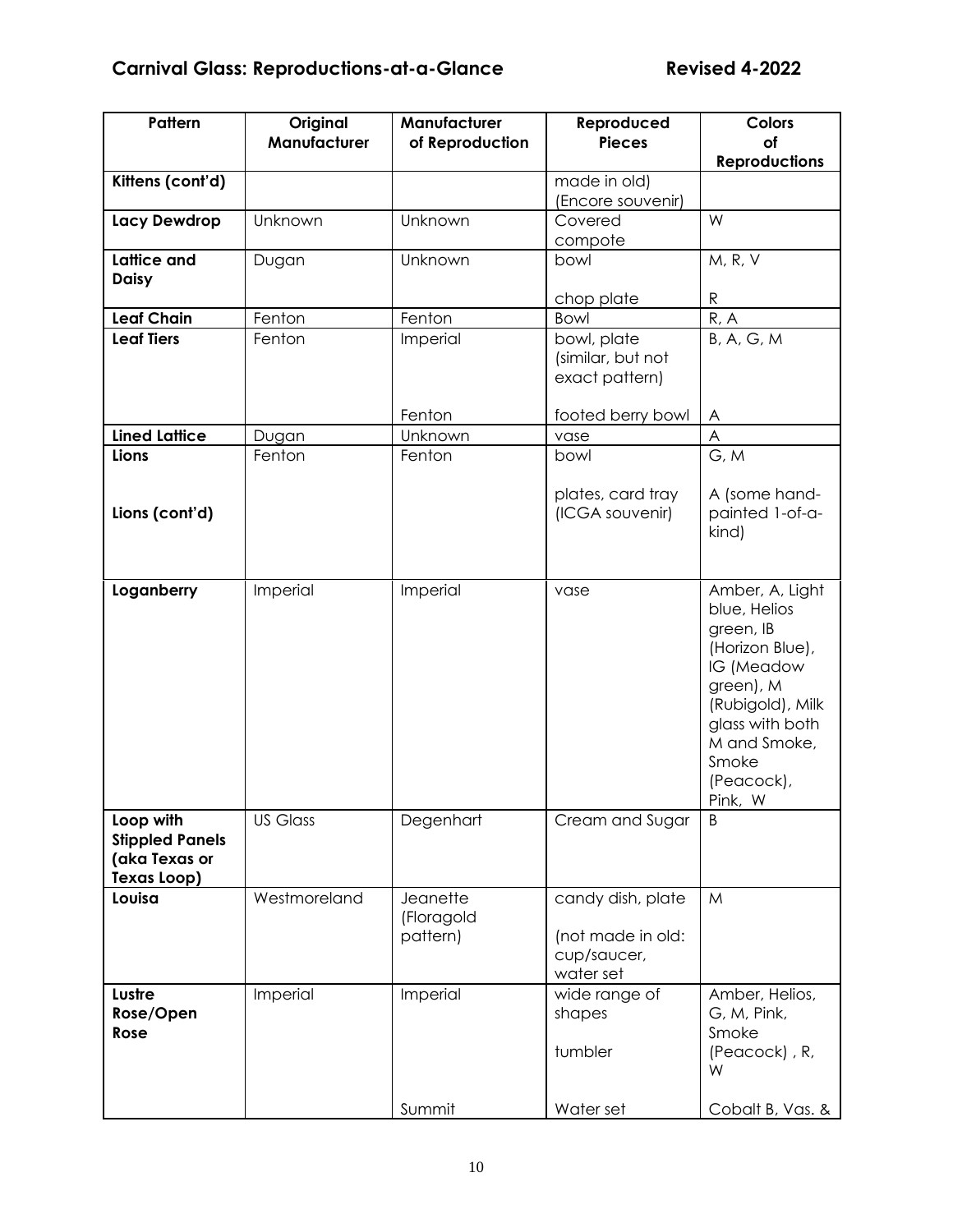| Pattern                                 | Original        | Manufacturer                  | Reproduced                                 | <b>Colors</b>                |
|-----------------------------------------|-----------------|-------------------------------|--------------------------------------------|------------------------------|
|                                         | Manufacturer    | of Reproduction               | <b>Pieces</b>                              | of<br><b>Reproductions</b>   |
| Lustre                                  |                 | (w/Imperial mark)             |                                            | others                       |
| Rose/Open                               |                 |                               |                                            |                              |
| Rose (cont'd)                           |                 | Fenton                        | <b>Bowl</b>                                | BA                           |
|                                         |                 |                               |                                            |                              |
|                                         |                 |                               |                                            |                              |
| <b>Mallard Duck</b>                     | Tiffin          | Westmoreland                  | powder jar                                 | $\sf B$                      |
| <b>Many Fruits</b><br><b>Maple Leaf</b> | Dugan<br>Dugan  | Westmoreland<br>Westmoreland/ | punch set<br>water set, table              | A<br>Cobalt, IG, IGO,        |
|                                         |                 | LG Wright/ &                  | set                                        | $M,$ $P, R$                  |
|                                         |                 | Mosser                        |                                            |                              |
|                                         |                 |                               |                                            | B                            |
|                                         |                 | Robert Hansen                 | tumbler                                    |                              |
|                                         |                 |                               |                                            | Cobalt B, Pastel             |
|                                         |                 | <b>Terry Crider</b>           |                                            | M, W                         |
| Maria                                   | Brockwitz/Fenne | Unknown                       | candlestick                                |                              |
| <b>Mary Ann</b>                         | Dugan           |                               | Vase (repros have 10<br>scallopsbut a very | BA, M-to-<br>amberina, Light |
| <b>Mary Ann</b>                         |                 |                               | few old ones do                            | blue, R                      |
| (cont'd)                                |                 |                               | toobe alert.<br>Per Glen Thistlewood)      |                              |
| <b>Mayflower</b>                        | Imperial        | Imperial                      | water set                                  | M (Rubigold),                |
| <b>Mayflower</b>                        |                 |                               |                                            | Smoke                        |
| (cont'd)                                |                 |                               |                                            | (Peacock)                    |
| <b>Memphis</b>                          | Northwood       | Unknown (Asia?)               | <b>Butterdish</b>                          | BA                           |
| <b>Milady</b>                           | Fenton          | Fenton                        | Pitcher                                    |                              |
| <b>Morning Glory</b>                    | Millersburg     |                               | miniature water                            |                              |
|                                         |                 |                               | tankard (souvenir<br>for ICGA)             |                              |
| <b>Nautilus</b>                         | Dugan           | St. Clair, Summit             | toothpick (not                             | B, Orange, W                 |
|                                         |                 |                               | made in old)                               |                              |
| Octagon                                 | Imperial        | Imperial                      | bowl, compote,                             | A, Helios, M,                |
|                                         |                 |                               | toothpick                                  | Pink, P, R,                  |
|                                         |                 |                               |                                            | Smoke, W                     |
|                                         |                 | <b>Terry Crider</b>           | tumbler                                    | M                            |
|                                         |                 |                               |                                            |                              |
| (Variant)                               |                 | Indiana                       | multiple shapes                            | A, Amberina/R                |
| <b>Ohio Star</b>                        | Millersburg     | Smith                         | vase                                       | A, Amber,                    |
|                                         |                 |                               |                                            | Amberina, G                  |
|                                         |                 |                               |                                            |                              |
| Open Edge                               | Fenton          | Levay<br>Fenton               | vase<br>basket                             | IB<br>A, M,                  |
| <b>Basket</b>                           |                 |                               |                                            | R(souvenir)                  |
| Open                                    | Imperial        | Imperial                      | wide range of                              | Amber, G,                    |
| Rose/Lustre                             |                 |                               | shapes                                     | Helios, Pink, P, R,          |
| Rose                                    |                 |                               |                                            | Smoke, W                     |
|                                         |                 |                               |                                            |                              |
|                                         |                 | Fenton                        | bowl                                       | M                            |
| <b>Orange Tree</b>                      | Fenton          | Fenton                        | wide range of                              | wide range of                |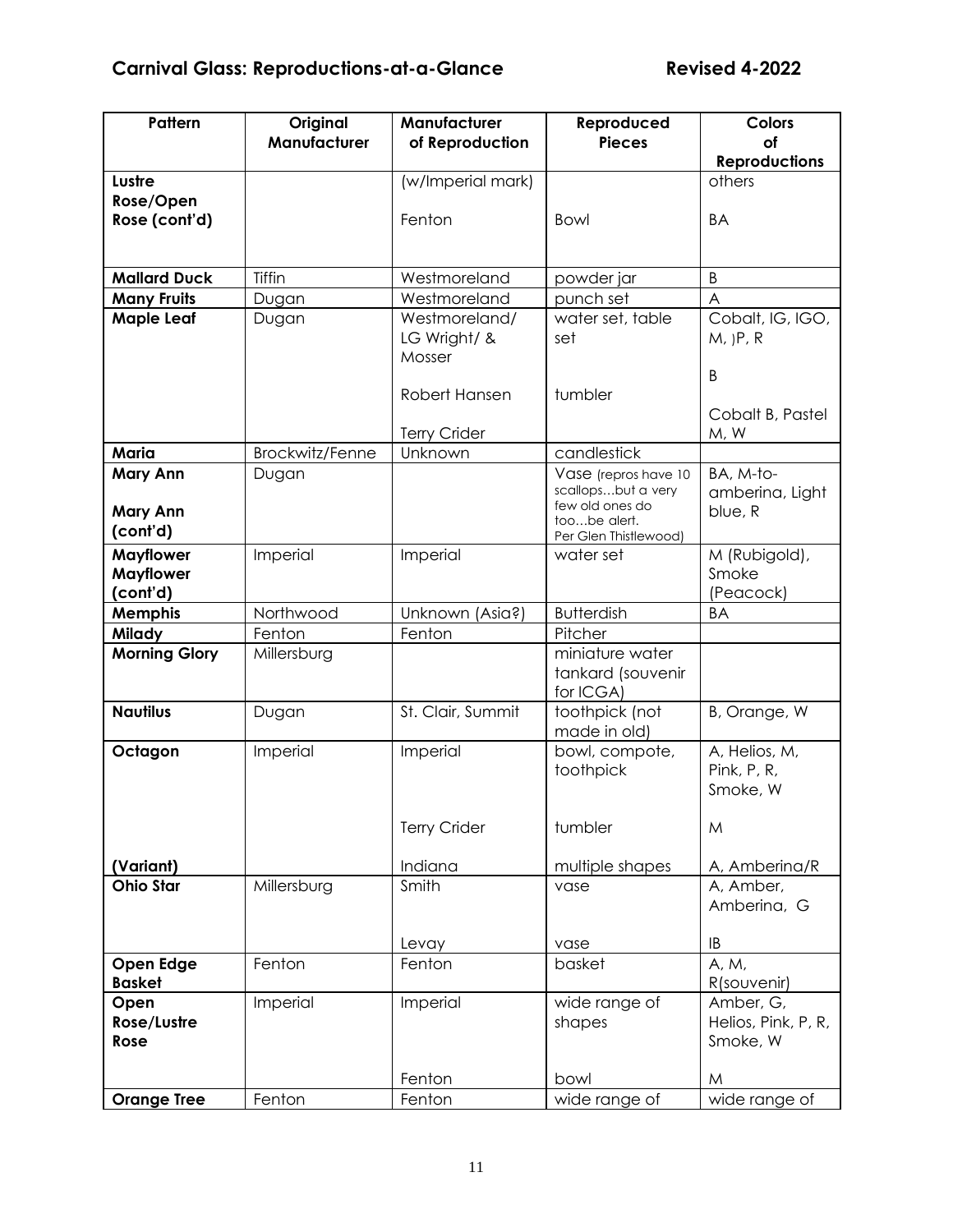| Pattern                              | Original<br>Manufacturer | Manufacturer               | Reproduced<br><b>Pieces</b>                  | <b>Colors</b><br>of                            |
|--------------------------------------|--------------------------|----------------------------|----------------------------------------------|------------------------------------------------|
|                                      |                          | of Reproduction            |                                              | <b>Reproductions</b>                           |
| <b>Orange Tree</b>                   |                          |                            | shapes                                       | colors                                         |
| (cont'd)                             | <b>US Glass</b>          |                            |                                              |                                                |
| Oregon (aka<br><b>Beaded Loop or</b> |                          | Imperial                   | Sugar                                        | M                                              |
| <b>Beaded Ovals)</b>                 |                          |                            |                                              |                                                |
| <b>Palm Beach</b>                    | <b>US Glass</b>          | Fenton                     | Rose bowl                                    | BA or purple?<br>(Fenton color =<br>Aubergine) |
| Pansy                                | Imperial                 | Imperial                   | nappy, pickle<br>dish, creamer,<br>sugar     | Helios, M, Pink,<br>Smoke, R, W,               |
|                                      |                          | L.G. Wright                | plate                                        | custard                                        |
|                                      |                          | Smith                      | nappy                                        | B                                              |
|                                      |                          | Fenton                     | creamer                                      | Emerald green                                  |
|                                      |                          | Fenton                     | basket                                       | Hyacinth                                       |
| Patrician (aka<br>Thebes)            | Marinha Grande           | Unknown                    | Candlesticks                                 | M, Smokey<br>Green                             |
| Peacock &<br><b>Dahlia</b>           | Fenton                   | Fenton                     | plate (souvenir for<br><b>HOACGA)</b>        | $\mathsf{R}$                                   |
|                                      |                          |                            | basket                                       | A                                              |
|                                      |                          |                            | basket                                       | A                                              |
| Peacock                              | Northwood                | Fenton (for                | vase                                         | A, P, R                                        |
| Garden<br>(aka Peacock)              | (Fenton - 1933)          | Singleton Bailey)          |                                              |                                                |
| <b>Peacock Tail &amp;</b>            | Westmoreland             | Westmoreland               | plate                                        | Amethyst opal                                  |
| <b>Daisy</b>                         |                          |                            |                                              |                                                |
| <b>Peacocks</b>                      | Northwood                | Fenton                     | vase                                         | $\sf P$                                        |
|                                      |                          | L.G. Wright                | bowl, plate                                  | A                                              |
|                                      |                          | (?) over-sized N           | bowl                                         | B, G, IG, M                                    |
| Pennsylvania<br>Tire<br>Ash Tray     | Westmoreland             |                            | Ash tray (original old<br>mold not iridized) | Vaseline,<br>smoked tea                        |
| Persian<br><b>Medallion</b>          | Fenton                   | Fenton                     | bowl, compote,<br>plate                      | A, B, P,<br>Lavender, R,<br>Vas. Opal          |
|                                      |                          | Singleton Bailey           | spittoon, rose<br>bowl                       | BA, Vas. Opal                                  |
| Pony                                 | Dugan                    | Westmoreland<br>/LG Wright | plate, bowl                                  | A, M                                           |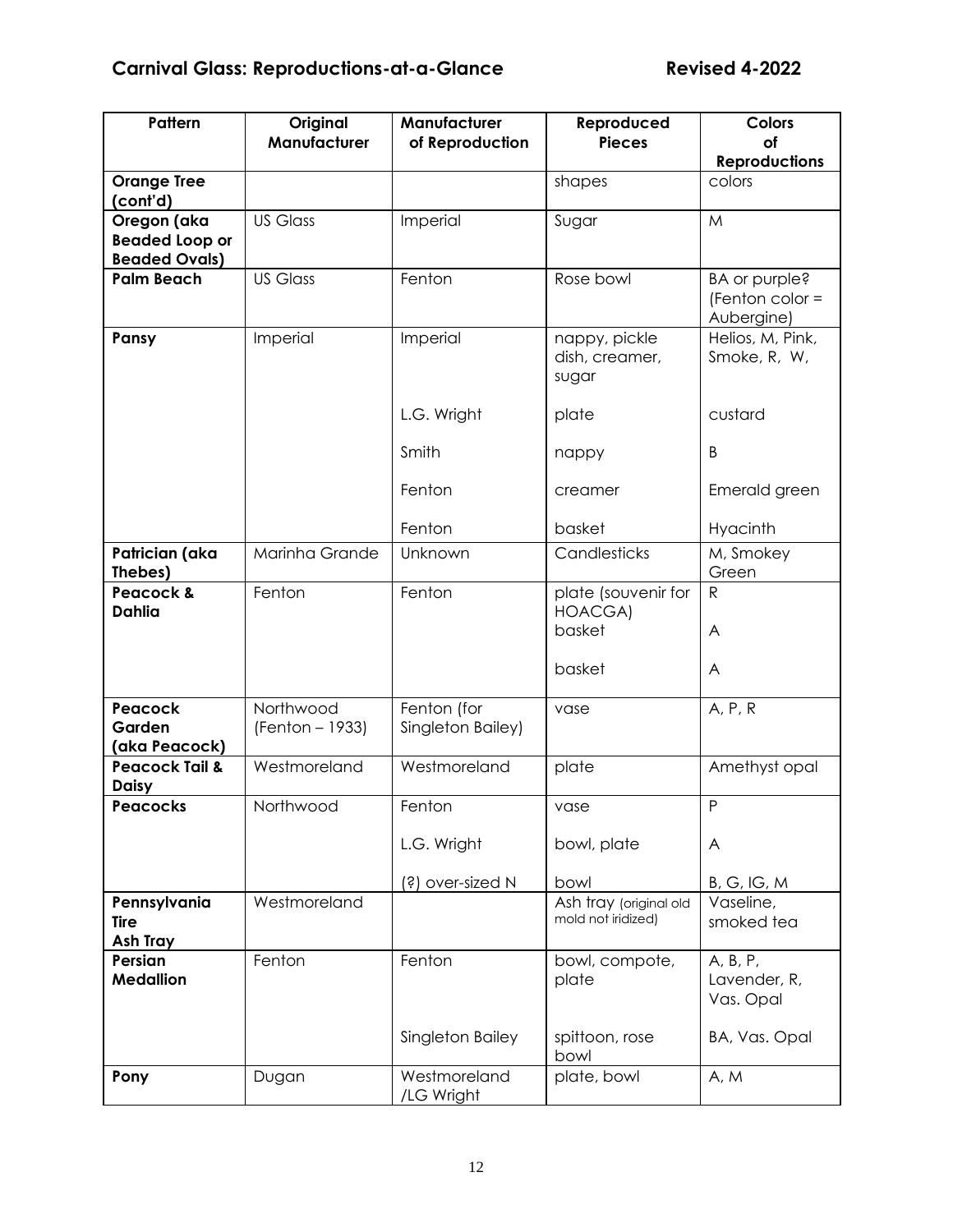| Pattern                                             | Original<br>Manufacturer | Manufacturer<br>of Reproduction | Reproduced<br><b>Pieces</b>              | Colors<br>of                                                                      |  |
|-----------------------------------------------------|--------------------------|---------------------------------|------------------------------------------|-----------------------------------------------------------------------------------|--|
|                                                     |                          |                                 |                                          | <b>Reproductions</b>                                                              |  |
| Pony (cont'd)                                       |                          | Levay                           | bowl                                     | Vas. Opal Pearl,<br>AO Pumpkin                                                    |  |
| Poppy                                               | Northwood                | Fenton                          | Pickle dish                              |                                                                                   |  |
| <b>Poppy Show</b>                                   | Imperial                 | Imperial                        | vase                                     | Helios, M,<br>Smoke W                                                             |  |
|                                                     |                          | Fenton for<br>Singleton Bailey  | rose bowl, vase                          | Wide range,<br>including<br>celeste blue,<br>iridized<br>Burmese,<br>cobalt, vas. |  |
| <b>Question Mark</b><br>w/Georgia Belle<br>exterior | Dugan                    | L.G. Wright                     | compote                                  | custard                                                                           |  |
| <b>Rambler Rose</b>                                 | Dugan                    | Westmoreland for<br>LG Wright   | water set                                | A                                                                                 |  |
|                                                     |                          | Mosser                          | water set                                | Vas.                                                                              |  |
| <b>Rambler Rose</b><br>(cont'd)                     |                          |                                 | vase (rolled<br>edge)                    | M                                                                                 |  |
| <b>Regal Iris</b><br><b>Regal Iris</b><br>(cont'd)  | Consolidated             | Unknown                         | Lamp (Gone with<br>the Wind)             | AO, Ice Pink, IB                                                                  |  |
|                                                     |                          | Fenton                          |                                          | Red                                                                               |  |
| Ripple                                              | Imperial                 | Imperial                        | vase                                     | M (Rubigold),<br>Pink, Smoke<br>(Peacock)                                         |  |
| Robin                                               | Imperial                 | Imperial                        | water set                                | B, G, Horizon<br>blue, IG, P, R, W                                                |  |
|                                                     |                          |                                 | mug                                      | M, Pink, R                                                                        |  |
| <b>Rosalind Variant</b>                             | Millersburg              | Fenton                          |                                          | P                                                                                 |  |
| <b>Rose Show</b>                                    | Northwood                |                                 | bowl (ceramic or<br>potterynot<br>glass) | P                                                                                 |  |
| <b>S-Repeat</b>                                     | Dugan                    | St. Clair                       | toothpick                                | <b>B</b> , M, W                                                                   |  |
|                                                     |                          | Ŝ                               |                                          | many colors                                                                       |  |
| <b>Scroll &amp; Flower</b><br><b>Panels</b>         | Imperial                 | Imperial                        | vase                                     | M, Smoke                                                                          |  |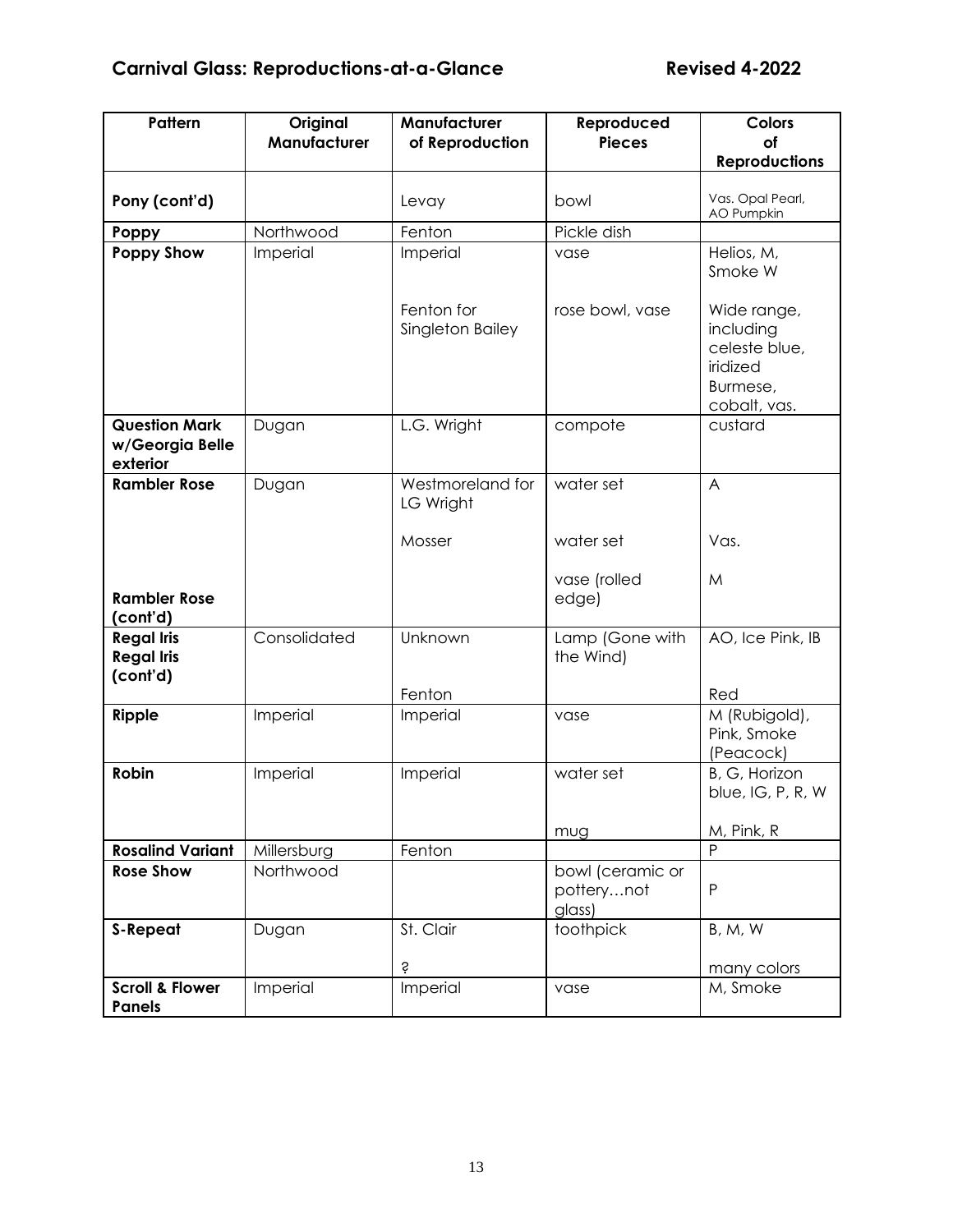# **Carnival Glass: Reproductions-at-a-Glance Revised 4-2022**

| Pattern                                                                               | Original<br>Manufacturer | Manufacturer<br>of Reproduction           | Reproduced<br><b>Pieces</b>               | <b>Colors</b><br>of                                |
|---------------------------------------------------------------------------------------|--------------------------|-------------------------------------------|-------------------------------------------|----------------------------------------------------|
|                                                                                       |                          |                                           |                                           | <b>Reproductions</b>                               |
| <b>Scroll Embossed</b><br>(with File<br>exterior)                                     | Imperial                 | Imperial                                  | bowl, basket (no<br>exterior pattern)     | IB, IG, Pink, R,<br>Vas                            |
|                                                                                       |                          | Smith                                     | basket                                    | B, R                                               |
| <b>Shriners</b>                                                                       | U.S. Glass               | Summit                                    | Toothpick (not                            | $A$ , s s                                          |
|                                                                                       |                          |                                           | make in old)                              |                                                    |
| <b>Singing Bird</b>                                                                   | Northwood                | Mosser/Summit                             | mug<br>vase whimsey                       | A, B, IG                                           |
|                                                                                       |                          |                                           | tumbler                                   | Cobalt B, IBO,<br>IG, P                            |
|                                                                                       |                          | unknown                                   | mug                                       | AO (old glass,<br>flashed<br>iridescence)          |
| <b>Stag &amp; Holly</b><br>(also with<br><b>Bamboo and</b><br><b>Floral exterior)</b> | Fenton                   | A.A. Imports<br>(Korea)                   | bowl                                      | Black, B, Deep<br>purple, Purple,<br>R, White opal |
| <b>Star &amp; File</b>                                                                | Imperial                 | Imperial                                  | compote<br>wine set                       | Azure blue, M<br>(Rubigold),<br>Smoke<br>(Peacock) |
| <b>Star Medallion</b>                                                                 | Imperial                 | Imperial                                  | compote                                   | IB                                                 |
| <b>Stork &amp; Rushes</b>                                                             | Northwood<br>Dugan       | Westmoreland for<br>L.G. Wright<br>Mosser | table set, berry<br>set, water set<br>mug | A, M, W                                            |
|                                                                                       |                          | <b>Terry Crider</b>                       | tumbler                                   | blue milk                                          |
|                                                                                       |                          | Unknown                                   | tumbler                                   | p                                                  |
|                                                                                       |                          | Unknown                                   | Berry bowl                                | Cobalt Blue                                        |
|                                                                                       |                          | Fenton                                    | Water set                                 | $\mathsf{R}$                                       |
|                                                                                       |                          | L.G. Wright                               | spittoon                                  | W                                                  |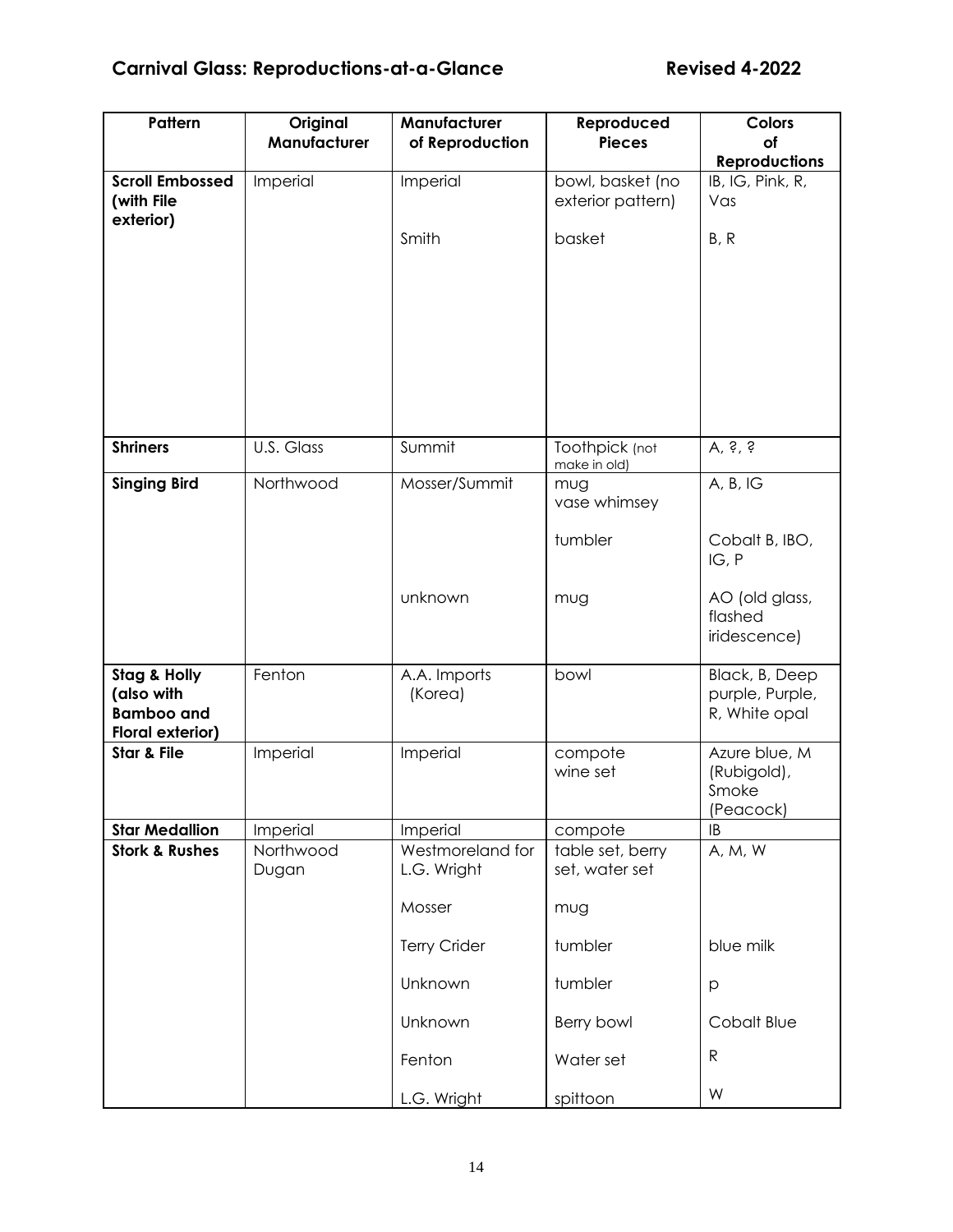| Pattern                                                                    | Original<br>Manufacturer                | Manufacturer<br>of Reproduction       | Reproduced<br><b>Pieces</b>              | <b>Colors</b><br>οf                                             |
|----------------------------------------------------------------------------|-----------------------------------------|---------------------------------------|------------------------------------------|-----------------------------------------------------------------|
|                                                                            |                                         |                                       |                                          | <b>Reproductions</b>                                            |
| Strutting<br>Peacock                                                       | Westmoreland                            | Westmoreland for<br>Levay             | creamer, rose<br>bowl, sugar,<br>spooner | A, R                                                            |
| Sunflower pin<br>tray                                                      | Millersburg                             | Fenton for Levay                      |                                          | G                                                               |
| Swan, pastel                                                               | Northwood<br>Fenton<br>Dugan            | Fenton<br>Imperial<br>Mosser<br>Smith | salt                                     | Amber, B, M,<br>Pink, R, W<br>IB, IG                            |
| <b>Swirled Hobnail</b><br>(aka Hobnail<br>Swirl)                           | Millersburg                             | Fenton                                | rose bowl                                | B                                                               |
| Texas (aka<br><b>Texas Loop or</b><br>Loop with<br><b>Stippled Panels)</b> | <b>US Glass</b>                         | Degenhart                             | Cream and Sugar                          | B                                                               |
| Thebes (aka<br>Patrician)                                                  | Unknown                                 | Unknown                               | Candlesticks                             | M, Smoky<br>Green                                               |
| <b>Three Fruits</b>                                                        | Northwood                               | Westmoreland<br>L. G. Wright          | bowl, plate                              | <b>B, M, P</b>                                                  |
| Three-in-One                                                               | Imperial                                | Imperial                              | toothpick                                | Amber, A, Azure<br>blue, Helios G                               |
| Thumbprint &<br>Oval                                                       | Imperial                                | Fenton                                | covered jar<br>Vase                      | Azure B<br>AO, PO,<br>decorated blue<br>convention<br>souvenirs |
| <b>Tiger Lily</b>                                                          | Lenox/Imperial<br>water set<br>Imperial |                                       |                                          | B, G, IB, IG, M,<br>Pink, P, W                                  |
|                                                                            |                                         | Summit                                | tumbler                                  | $\mathsf{R}$                                                    |
|                                                                            |                                         | Make in Korea                         | water pitcher                            | M                                                               |
| Tomahawk (6-07)                                                            | Cambridge                               | Degenhart<br>mark/Boyd                | Tomahawk in<br>smaller version           | Aqua, R, V                                                      |
| <b>Tree Trunk</b>                                                          | Northwood                               | Unknown                               | vase                                     | AO (old glass,<br>flashed<br>iridescence)                       |
| <b>Tulip Cane</b>                                                          | Imperial                                | Imperial                              | goblet (8 oz.)                           | Aurora jewels                                                   |
| <b>Twigs</b>                                                               | Dugan                                   | Unknown                               | Vase                                     | AO (old glass,<br>flashed<br>iridescence)                       |
|                                                                            |                                         | L.G. Wright                           | Vase                                     | Vaseline                                                        |
| <b>Twins</b>                                                               | <b>Imperial</b>                         | Fenton                                | Rose bowl                                |                                                                 |
| <b>Valtec</b>                                                              | McKee                                   | L.G. Wright                           | butterdish                               | <b>Blue, marigold</b>                                           |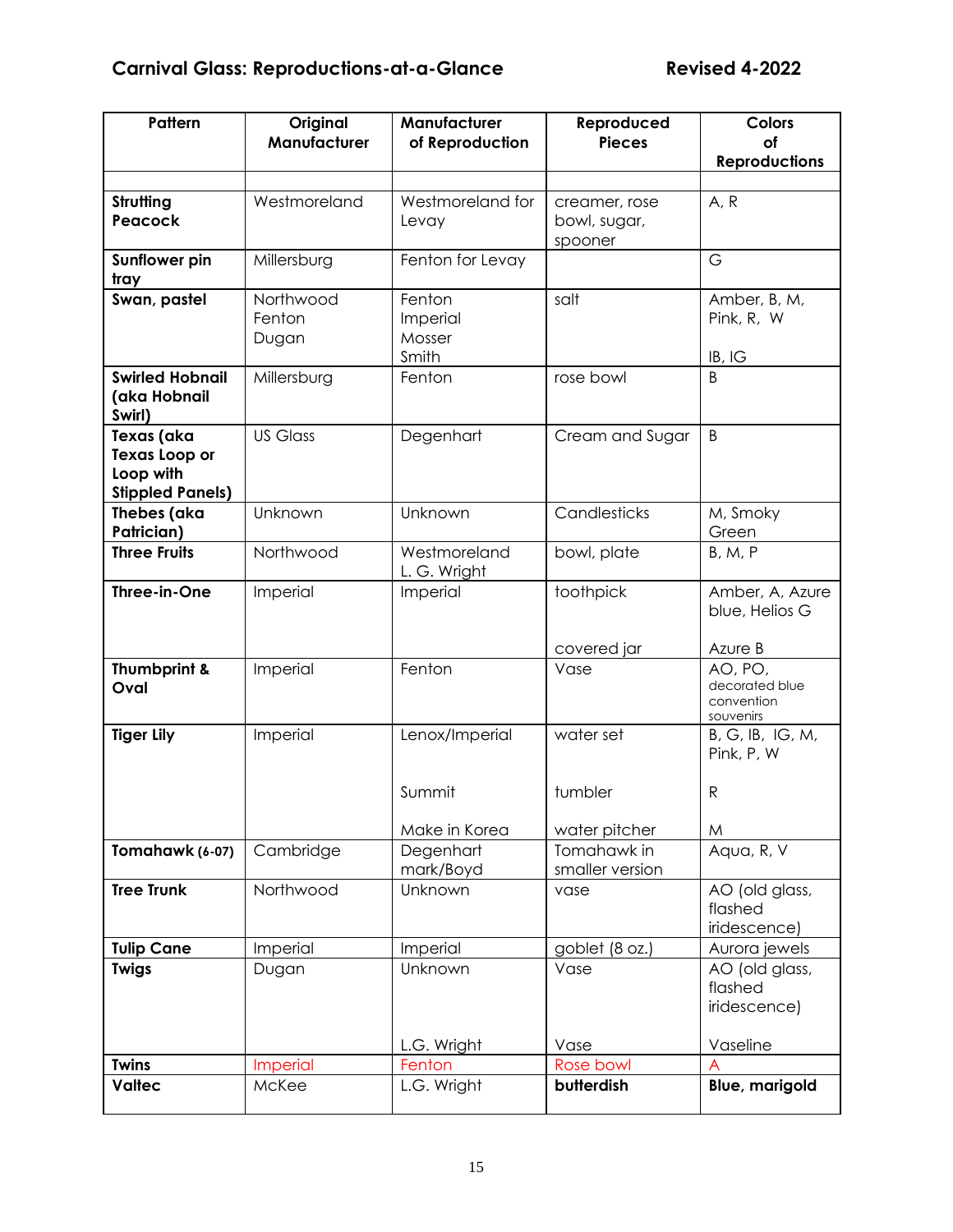| Pattern                                               | Original<br>Manufacturer | Manufacturer<br>of Reproduction                                 | Reproduced<br><b>Pieces</b>                                                                                              | <b>Colors</b><br><b>of</b><br><b>Reproductions</b>                                                                                                                                                                                                            |
|-------------------------------------------------------|--------------------------|-----------------------------------------------------------------|--------------------------------------------------------------------------------------------------------------------------|---------------------------------------------------------------------------------------------------------------------------------------------------------------------------------------------------------------------------------------------------------------|
| Voltec (cont'd)                                       |                          |                                                                 | water set                                                                                                                | Green                                                                                                                                                                                                                                                         |
| <b>Vintage Banded</b>                                 | Dugan Diamond            | Westmoreland/L.<br>G. Wright                                    | tumbler                                                                                                                  | P                                                                                                                                                                                                                                                             |
| <b>Whirling Star</b>                                  | Imperial                 | Imperial                                                        | punch set (IG<br>trademark<br>worked into<br>pattern, slightly<br>up the side of the<br>bowl, away from<br>collar base.) | M (Rubigold),<br>Smoke<br>(Peacock)                                                                                                                                                                                                                           |
| <b>Wild Rose</b><br>Wreath<br>(Miniature<br>Intaglio) | U.S. Glass               | Summit                                                          | nut cup/salt dip                                                                                                         | Cobalt Blue,<br>Vas                                                                                                                                                                                                                                           |
| Windmill                                              | Imperial                 | Imperial<br>Imperial<br>Imperial<br>Summit<br>Smith<br>Imperial | water set<br>plate<br>dresser tray<br>(oval)<br>bowl<br>milk pitcher                                                     | Helios, Electric<br>Blue, Meadow<br>Green (ICGA 6-<br>$04$ , M<br>(Rubigold), M<br>w/frosted<br>panels (suede),<br>Pink, P, Smoke<br>(Peacock)<br>Aurora Jewels,<br>Pink<br>Aurora Jewels<br>B, G, Pink, Vas,<br>$\mathsf{R}$<br>$\mathsf{R}$<br>$\mathsf{P}$ |
| <b>Wine &amp; Roses</b>                               | Fenton                   | L.E. Smith                                                      | miniature water<br>set, souvenir for<br>Encore                                                                           | Ice blue opal                                                                                                                                                                                                                                                 |
| Wreathed<br>Cherry                                    | Dugan                    | Crider<br>L.G. Wright<br>St. Clair                              | tumbler<br>creamer<br>toothpick                                                                                          | <b>BO</b><br>Amber,<br>amberina, B,<br>Ruby, slag<br>B, M                                                                                                                                                                                                     |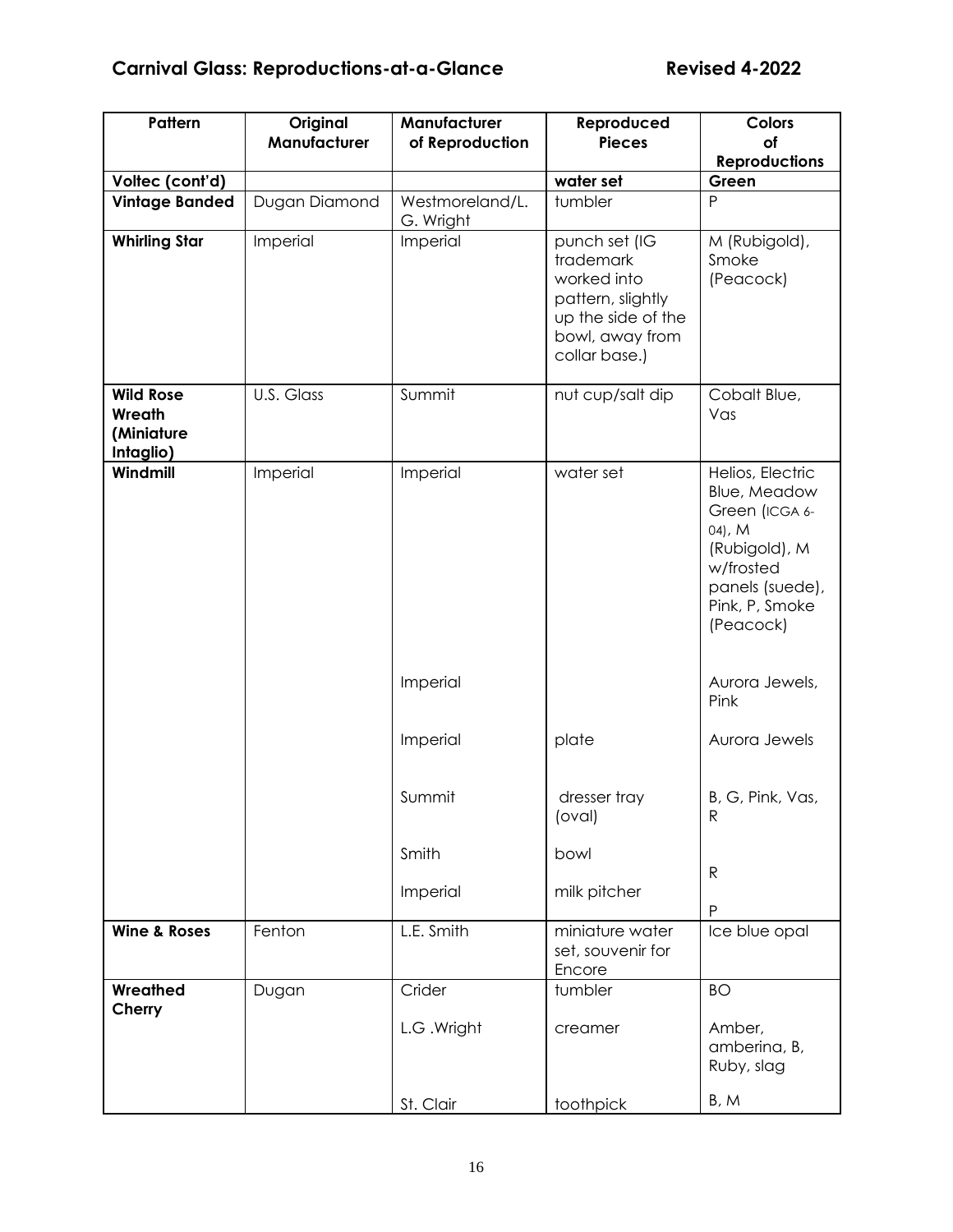| Pattern                     | Original<br>Manufacturer | Manufacturer<br>of Reproduction | Reproduced<br><b>Pieces</b> | <b>Colors</b><br>оf                 |
|-----------------------------|--------------------------|---------------------------------|-----------------------------|-------------------------------------|
|                             |                          |                                 |                             | <b>Reproductions</b>                |
| Wreathed<br>Cherry (cont'd) |                          | Castle (Wright<br>mold)         | water set                   | B                                   |
| <b>Zippered Heart</b>       | Fenton                   | Fenton                          | rose bowl                   | M                                   |
| Zipper Loop                 | Imperial                 | Imperial                        | lamp                        | M (Rubigold),<br>Smoke<br>(Peacock) |

**Updated: June 2016**

#### Key to Color Codes

| $AO = aqua opal$      |    | $IBO = ice$ |
|-----------------------|----|-------------|
| $A =$ amethyst        |    | $G = gre$   |
| $B = blue$            |    | $GO = gre$  |
| $BA = black$ amethyst | M. | = ma        |
| $BO = blue$ opal      | P  | $=$ pur     |
| $IB = ice blue$       | R  | $=$ red     |

| $AO = aqua opal$      |   | $IBO = ice blue opal$ |           | $=$ red                  |
|-----------------------|---|-----------------------|-----------|--------------------------|
| $A =$ amethyst        | G | $=$ green             | Vas       | $=$ Vaseline             |
| $B = blue$            |   | $GO = green opal$     |           | Vas Opal = Vaseline opal |
| $BA = black$ amethyst | M | = marigold            | W         | $=$ white                |
| $BO = blue$ opal      | P | $=$ purple            | <b>WO</b> | = white opal             |
| $IB = ice blue$       | R | $=$ red               |           |                          |
|                       |   |                       |           |                          |
|                       |   |                       |           |                          |

#### List of Works Consulted

Burns, Carl O. *The Collector's Guide to Northwood's Carnival Glass.* Gas City: L-W Book Sales, 1994.

Burns, Carl O. *Imperial Carnival Glass: Identification and Value Guide.* Paducah: Collector Books, 1996.

Doty, David. *David Doty's A Field Guide to Carnival Glass.* Marietta: The Glass Press, 1998.

Edwards, Bill. And Mike Carwile. *Standard Encyclopedia of Carnival Glass, 6th edition.*  Paducah: Collector Books, 1998.

Heaton, Linda. "Notes on old carnival glass patterns that have been reproduced," *San Diego County Carnival Glass Collectors,* Vol. 13, No. 2 (June 1997), pp. 9-13.

Pruitt, Bonnie. *St. Clair Glass Collectors Guide.* 1992.

Reichel, Lloyd. *Modern Carnival Glass Collectors, Book I.* Walsworth Publishing Co., 1971

Reichel, Lloyd. *Modern Carnival Glass Collectors, Book II.* Walsworth Publishing Co., 1974.

Sprain, Thomas E. *Carnival Glass Tumblers, New and Reproduced, 1960-1984.* c1984.

Taylor, Dorothy. *Encore by Dorothy, Book I.* 1990.

Taylor, Dorothy. *Encore by Dorothy, Book II.* 1986.

Taylor, Dorothy. *Encore by Dorothy, Book III.* 1990.

Thistlewood, Glen and Stephen. *The Art of Carnival Glass.* Schiffer Publishing Ltd., 2004.